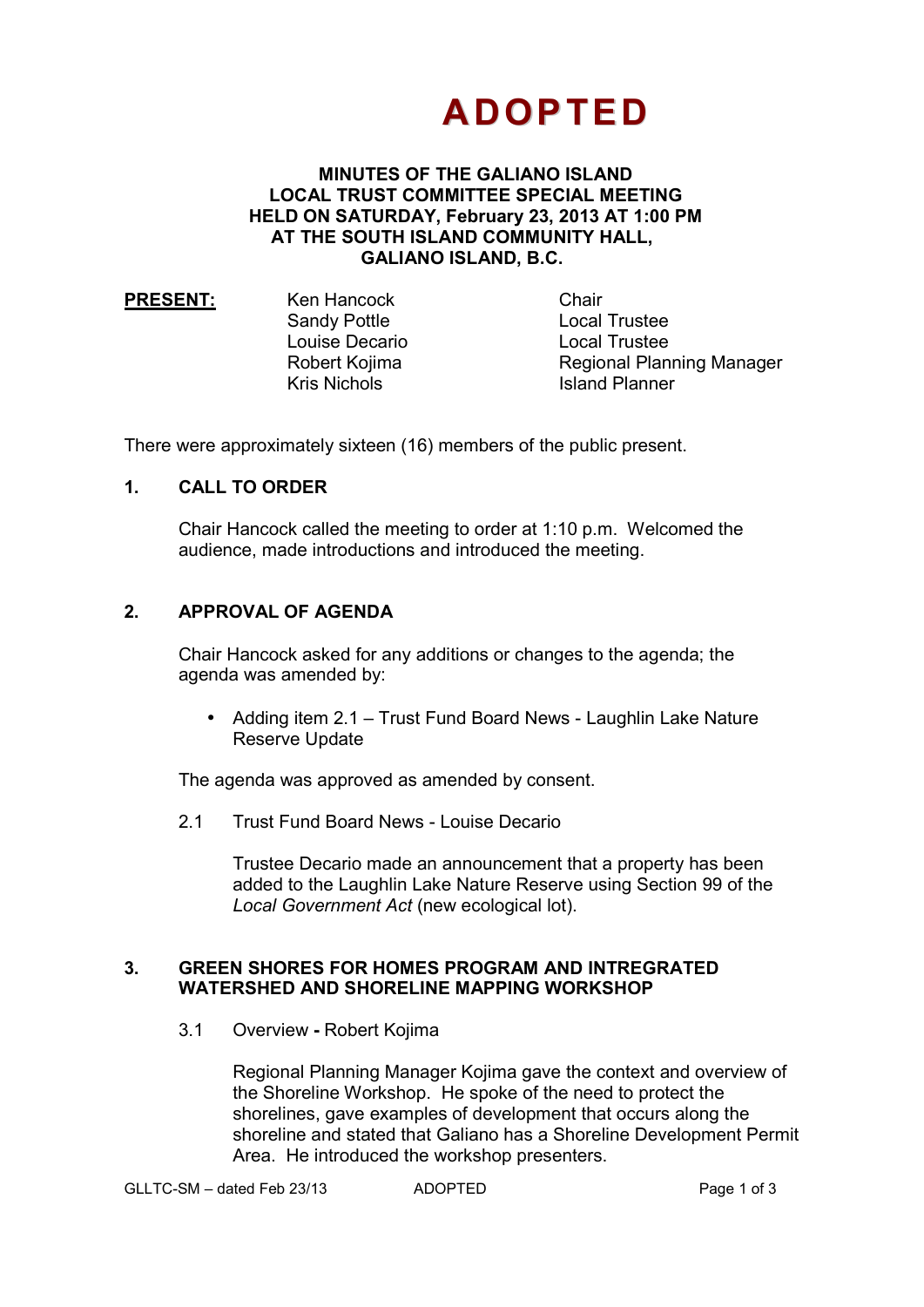3.2 Integrated Shoreline Mapping – Paul De Greeff

Mr. De Greeff discussed the mapping used in the Shoreline project He gave an overview of the 6 different types of shoreline classes used: sea cliff, low rock/boulder, bluff, boulder cobble, pebble sand and marsh and fine sediments. He also gave an overview of what makes shorelines vulnerable: sediment transportation system, slope instability, removal of riparian vegetation, pollution, climate change and aesthetic and recreational values. He presented the Galiano Shoreline Map.

3.3 Green Shores – Brian Emmett

Mr. Emmett gave an overview of Green Shores and Green Shores for Homes. He stated that Green Shores was based on 4 principles: connectivity of the coastal processes, maintains or enhances habit diversity and functions, minimizes or reduces pollutants to marine environment and cumulative impacts to the coastal environment. He stated that the near shore zones are very vital for marine species. He also explained the rating system utilized in Green Shores for Homes.

Break (2:30 pm)

3.4 Eelgrass and forage fish mapping – Kate Emmings

Ms. Emmings gave a brief overview of the Islands Trust Fund Board and its programs. She explained why it is important to map biologic features of the shoreline. She also explained the two areas that they are mapping: forage fish habitat and eelgrass beds and their importance.

3.5 Eelgrass and the Importance of Mapping – Nikki Wright

Ms. Wright of SeaChange Marine Conservation Society described the importance of eelgrass habitat and of the need for improved shoreline data. She stated the importance to consider shoreline areas as "beach sheds" illustrating the connectivity along the shoreline.

3.6 Rockfish and their habitat – Lia Chalifour

Ms. Chalifour of the Galiano Conservancy Association gave an overview of the natural history of the rockfish, the conservation areas near Galiano and how their survival also depends on a healthy shoreline and eelgrass and kelp beds.